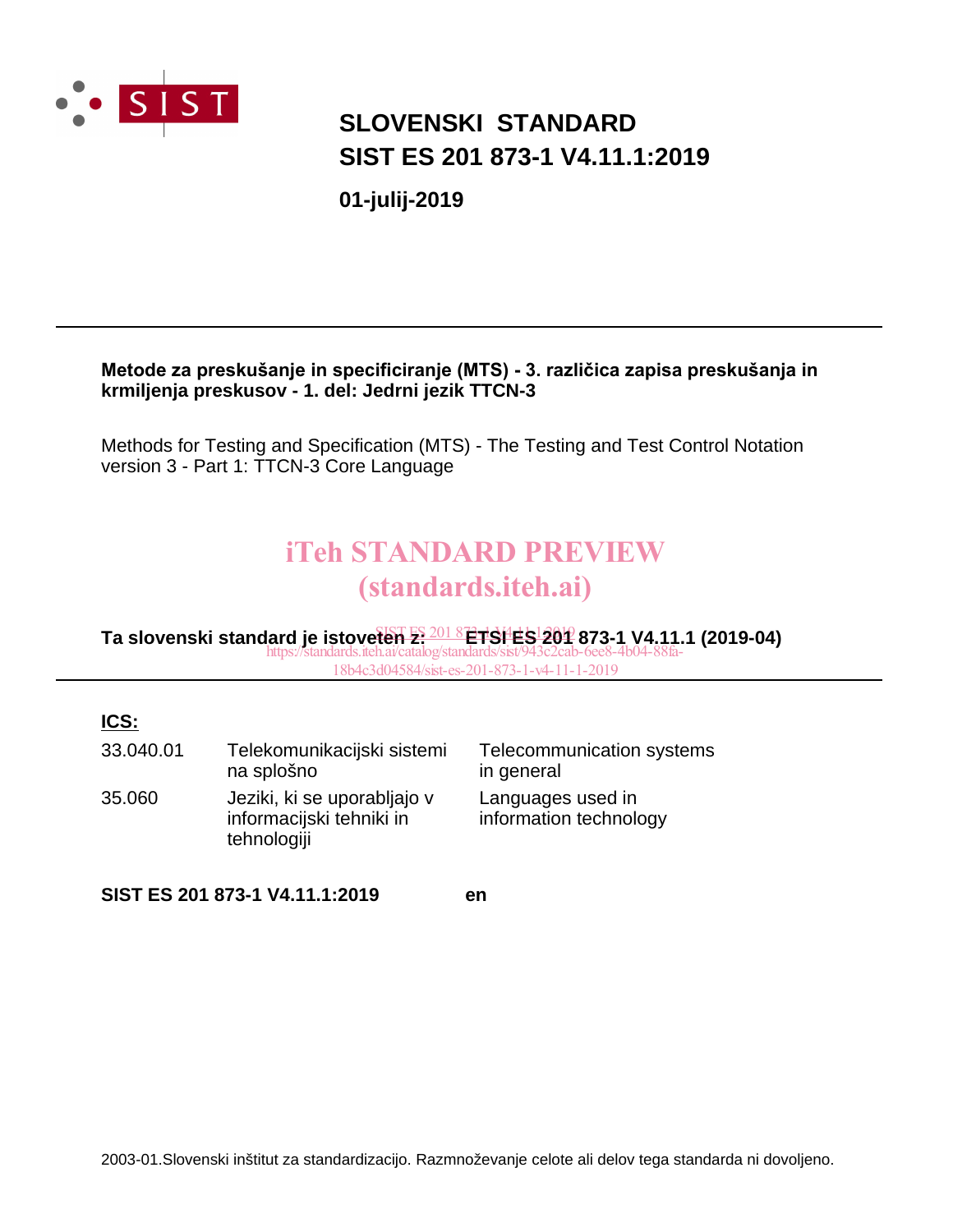# iTeh STANDARD PREVIEW (standards.iteh.ai)

SIST ES 201 873-1 V4.11.1:2019 https://standards.iteh.ai/catalog/standards/sist/943c2cab-6ee8-4b04-88fa-18b4c3d04584/sist-es-201-873-1-v4-11-1-2019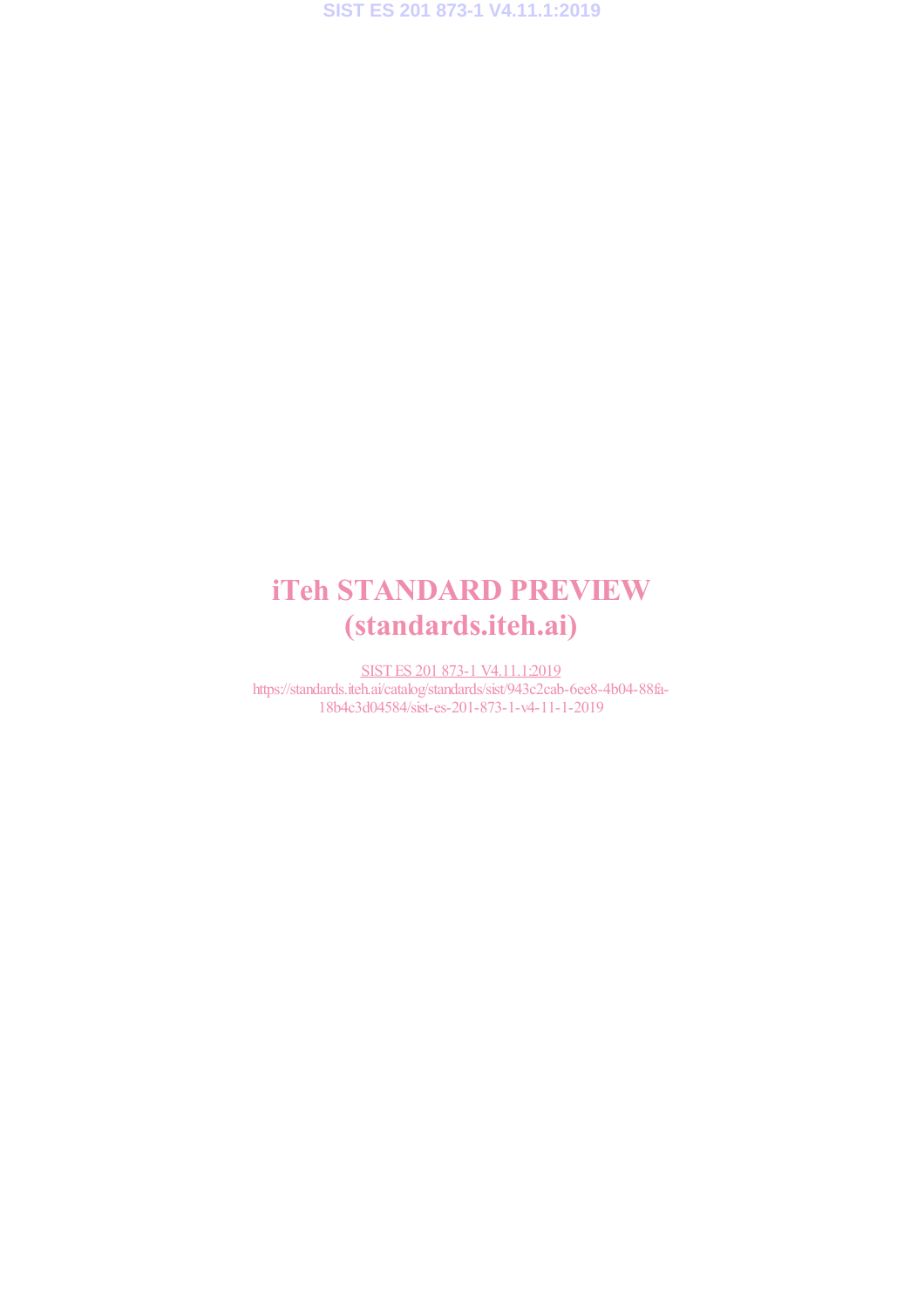# ETSI ES 201 873-1 V4.11.1 (2019-04)



# **Methods for Testing and Specification (MTS);**  The Testing and Test Control Notation version 3; Part 1(stanDN-8 CorehLanguage

SIST ES 201 873-1 V4.11.1:2019 https://standards.iteh.ai/catalog/standards/sist/943c2cab-6ee8-4b04-88fa-18b4c3d04584/sist-es-201-873-1-v4-11-1-2019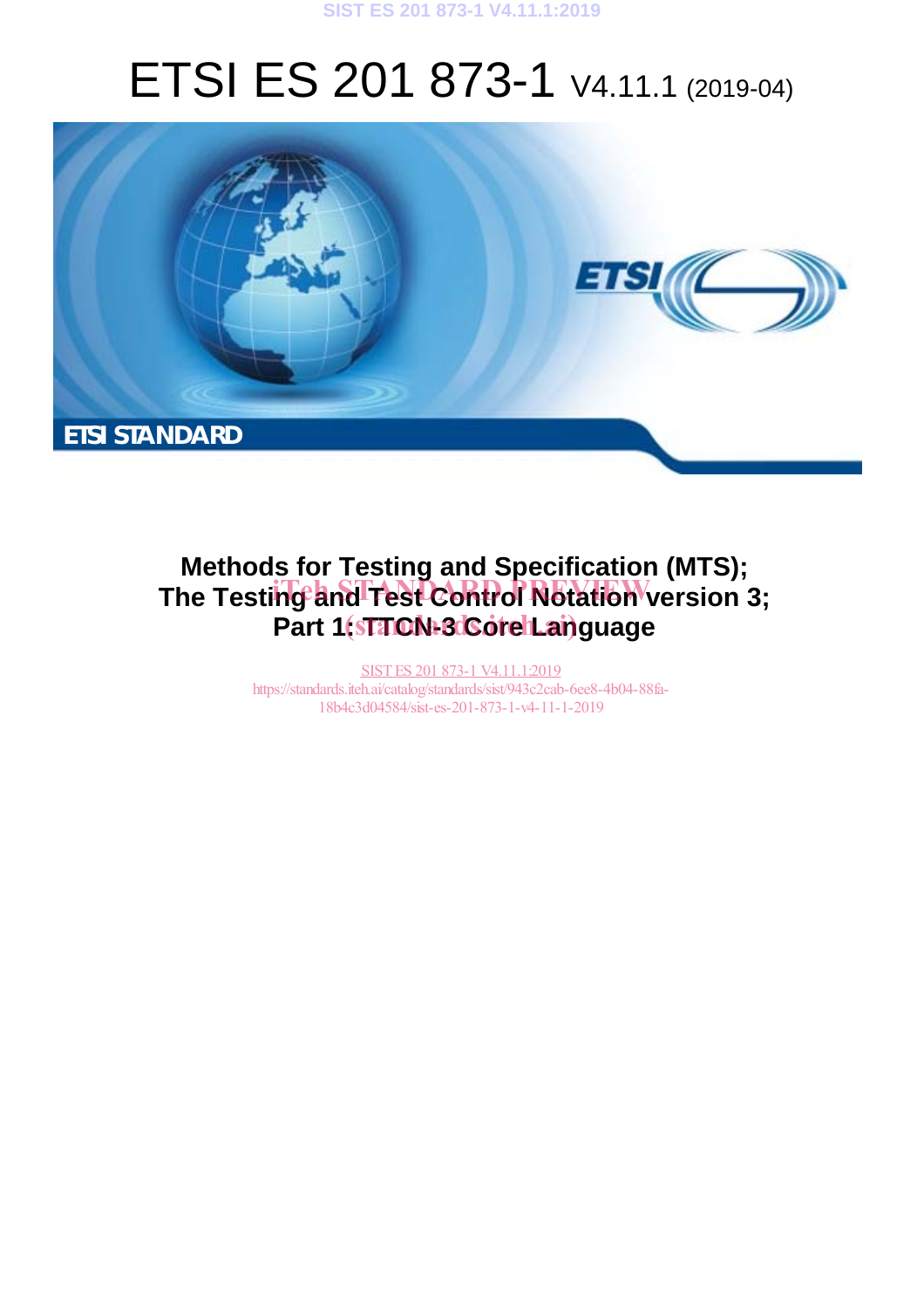Reference RES/MTS-201873-1v4.11.1\_Core

Keywords

language, methodology, testing, TTCN-3

### *ETSI*

650 Route des Lucioles F-06921 Sophia Antipolis Cedex - FRANCE

Tel.: +33 4 92 94 42 00 Fax: +33 4 93 65 47 16

Siret N° 348 623 562 00017 - NAF 742 C Association à but non lucratif enregistrée à la iTeh S<sup>ous-Préfecture</sup> de Grasse (06) N° 7803/88 / IEW

## (standards.iteh.ai)

*Important notice*  SIST ES 201 873-1 V4.11.1:2019

https://standards.iteh.ai/catalog/standards/sist/943c2cab-6ee8-4b04-88fa-<br>The present document can be downloaded from: http://www.etsi.org/standards-search e present document can be gownoaded itority<br>18b4c201584/sist-es-201-373-1-2019

The present document may be made available in electronic versions and/or in print. The content of any electronic and/or print versions of the present document shall not be modified without the prior written authorization of ETSI. In case of any existing or perceived difference in contents between such versions and/or in print, the prevailing version of an ETSI deliverable is the one made publicly available in PDF format at www.etsi.org/deliver.

Users of the present document should be aware that the document may be subject to revision or change of status. Information on the current status of this and other ETSI documents is available at https://portal.etsi.org/TB/ETSIDeliverableStatus.aspx

If you find errors in the present document, please send your comment to one of the following services: https://portal.etsi.org/People/CommiteeSupportStaff.aspx

### *Copyright Notification*

No part may be reproduced or utilized in any form or by any means, electronic or mechanical, including photocopying and microfilm except as authorized by written permission of ETSI. The content of the PDF version shall not be modified without the written authorization of ETSI. The copyright and the foregoing restriction extend to reproduction in all media.

> © ETSI 2019. All rights reserved.

**DECT**TM, **PLUGTESTS**TM, **UMTS**TM and the ETSI logo are trademarks of ETSI registered for the benefit of its Members. **3GPP**TM and **LTE**TM are trademarks of ETSI registered for the benefit of its Members and of the 3GPP Organizational Partners. **oneM2M™** logo is a trademark of ETSI registered for the benefit of its Members and of the oneM2M Partners. **GSM**® and the GSM logo are trademarks registered and owned by the GSM Association.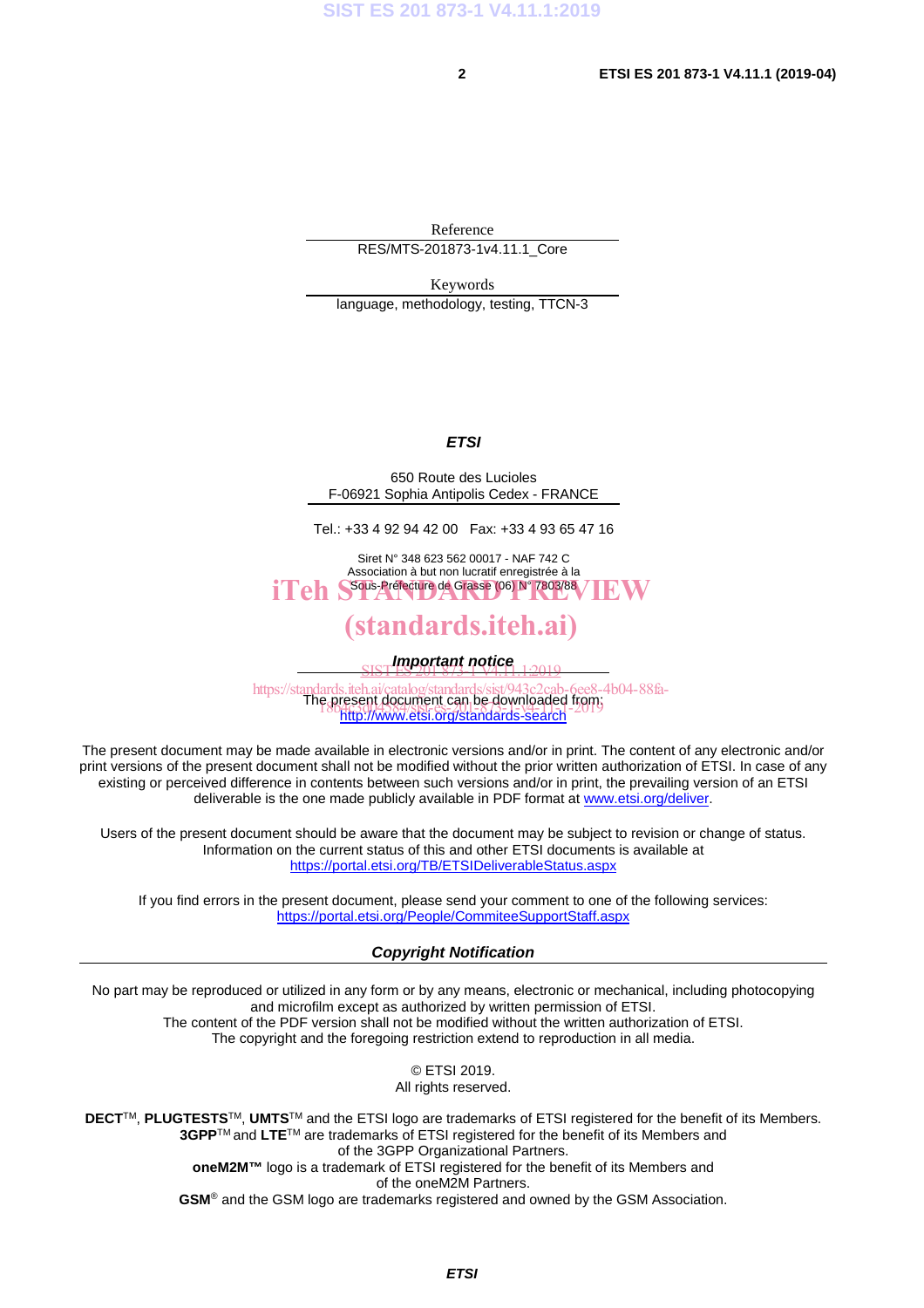$\mathbf{3}$ 

# Contents

| 1                                                     |                                              |  |
|-------------------------------------------------------|----------------------------------------------|--|
| 2<br>2.1<br>2.2                                       |                                              |  |
| 3<br>3.1<br>3.2<br>3.3                                |                                              |  |
| $\overline{4}$<br>4.0<br>4.1<br>4.2<br>4.3            |                                              |  |
| 5<br>5.0<br>5.1<br>5.2<br>5.2.0                       | Identifiers and keywords. TANDARD PREVIEW 26 |  |
| 5.2.1<br>5.2.2<br>5.3<br>5.4                          |                                              |  |
| 5.4.0<br>5.4.1<br>5.4.1.0<br>5.4.1.1                  |                                              |  |
| 5.4.1.2<br>5.4.2<br>5.5                               |                                              |  |
| 6<br>6.0<br>6.1<br>6.1.0<br>6.1.1<br>6.1.1.0          |                                              |  |
| 6.1.1.1<br>6.1.2<br>6.1.2.0<br>6.1.2.1<br>6.1.2.2     |                                              |  |
| 6.1.2.3<br>6.1.2.4<br>6.1.2.5<br>6.1.2.6<br>6.1.2.6.1 |                                              |  |
| 6.1.2.6.2<br>6.2<br>6.2.0<br>6.2.1<br>6.2.1.0         |                                              |  |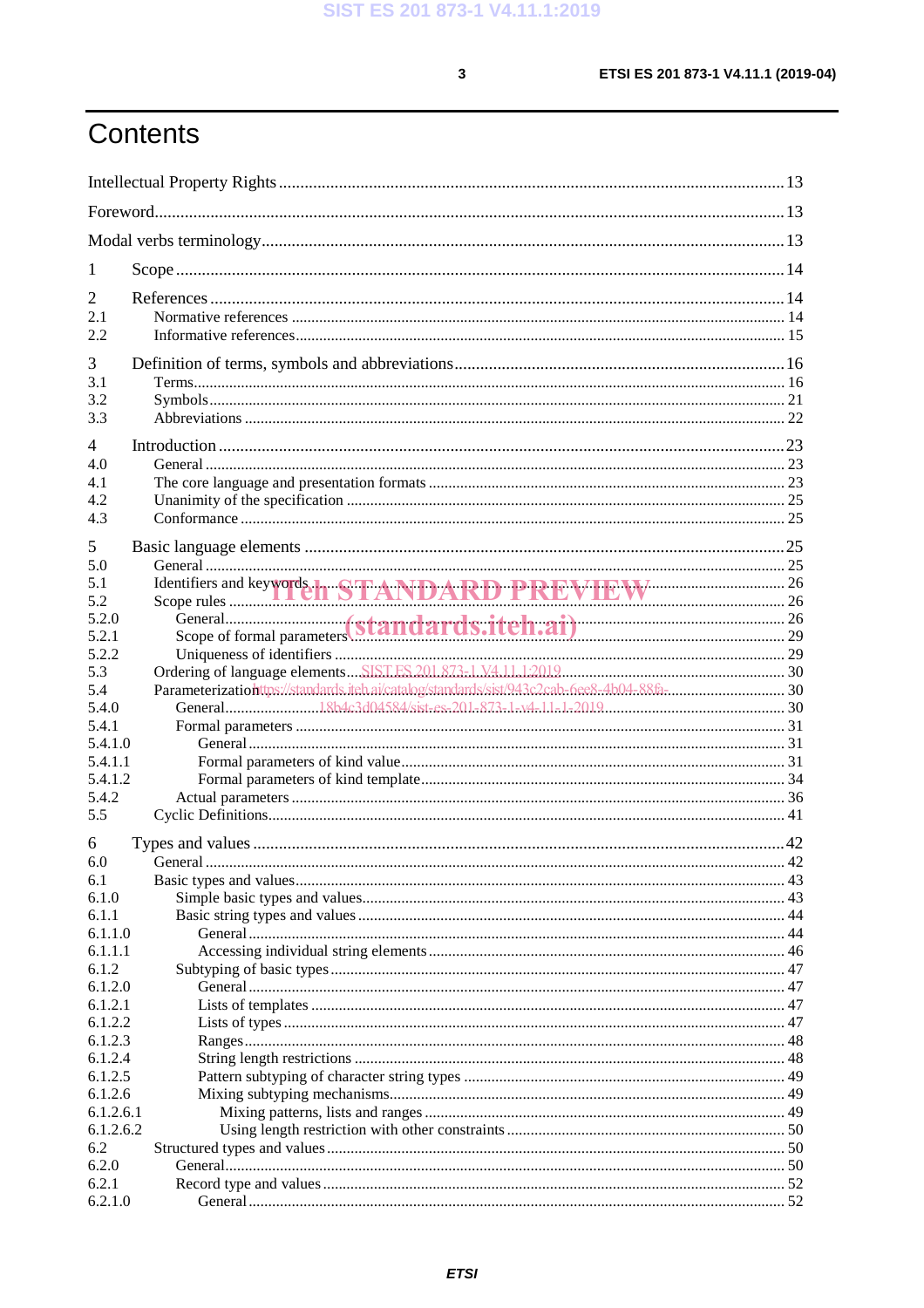$\overline{\mathbf{4}}$ 

| 6.2.1.1            |                                                        |  |
|--------------------|--------------------------------------------------------|--|
| 6.2.1.2            |                                                        |  |
| 6.2.1.3            |                                                        |  |
| 6.2.2              |                                                        |  |
| 6.2.2.0            |                                                        |  |
| 6.2.2.1            |                                                        |  |
| 6.2.2.2            |                                                        |  |
| 6.2.2.3            |                                                        |  |
| 6.2.3              |                                                        |  |
| 6.2.3.0            |                                                        |  |
| 6.2.3.1            |                                                        |  |
| 6.2.3.2            |                                                        |  |
| 6.2.4              |                                                        |  |
| 6.2.5              |                                                        |  |
| 6.2.5.0            |                                                        |  |
| 6.2.5.1            |                                                        |  |
| 6.2.5.2            |                                                        |  |
| 6.2.5.3            |                                                        |  |
| 6.2.6              |                                                        |  |
| 6.2.7              |                                                        |  |
| 6.2.8              |                                                        |  |
| 6.2.9              |                                                        |  |
| 6.2.10             |                                                        |  |
| 6.2.10.1           |                                                        |  |
| 6.2.10.2           |                                                        |  |
| 6.2.11             |                                                        |  |
| 6.2.12             |                                                        |  |
| 6.2.13             | Addressing entities inside the SUT NIDARD PRRMMENT P.W |  |
| 6.2.13.0           |                                                        |  |
| 6.2.13.1           |                                                        |  |
| 6.2.13.2           |                                                        |  |
|                    |                                                        |  |
| 6.2.13.3           |                                                        |  |
| 6.2.13.4           |                                                        |  |
| 6.2.14             |                                                        |  |
| 6.3                |                                                        |  |
| 6.3.0              |                                                        |  |
| 6.3.1              |                                                        |  |
| 6.3.2              |                                                        |  |
|                    |                                                        |  |
| 6.3.2.0<br>6.3.2.1 |                                                        |  |
| 6.3.2.2            |                                                        |  |
| 6.3.2.3            |                                                        |  |
| 6.3.2.4            |                                                        |  |
| 6.3.2.5            |                                                        |  |
| 6.3.2.6            |                                                        |  |
| 6.3.3              |                                                        |  |
| 6.3.4              |                                                        |  |
| 6.3.5              |                                                        |  |
| 6.3.6              |                                                        |  |
| 6.3.7              |                                                        |  |
| 6.4                |                                                        |  |
|                    |                                                        |  |
| 7                  |                                                        |  |
| 7.0                |                                                        |  |
| 7.1                |                                                        |  |
| 7.1.0              |                                                        |  |
| 7.1.1              |                                                        |  |
| 7.1.2              |                                                        |  |
| 7.1.3              |                                                        |  |
| 7.1.4              |                                                        |  |
| 7.1.5<br>7.1.6     |                                                        |  |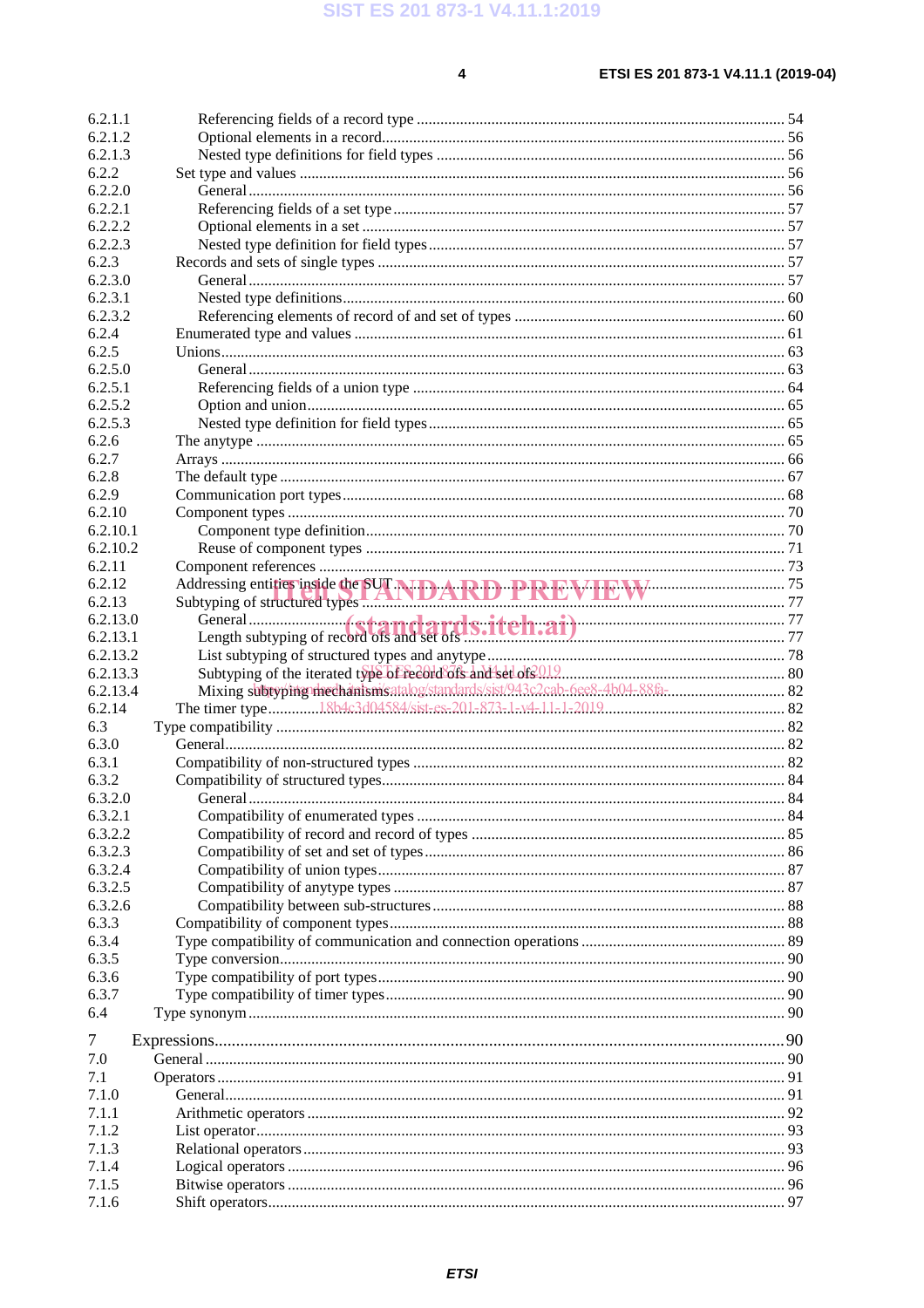$5<sup>1</sup>$ 

| 7.1.7   |                                                                               |  |
|---------|-------------------------------------------------------------------------------|--|
| 7.2     |                                                                               |  |
| 7.3     |                                                                               |  |
| 8       |                                                                               |  |
| 8.0     |                                                                               |  |
| 8.1     |                                                                               |  |
| 8.2     |                                                                               |  |
| 8.2.0   |                                                                               |  |
| 8.2.1   |                                                                               |  |
| 8.2.2   |                                                                               |  |
| 8.2.3   |                                                                               |  |
| 8.2.3.0 |                                                                               |  |
| 8.2.3.1 |                                                                               |  |
| 8.2.3.2 |                                                                               |  |
| 8.2.3.3 |                                                                               |  |
| 8.2.3.4 |                                                                               |  |
| 8.2.3.5 |                                                                               |  |
| 8.2.3.6 | Import definitions from other TTCN-3 editions and from non-TTCN-3 modules 114 |  |
| 8.2.3.7 |                                                                               |  |
| 8.2.3.8 |                                                                               |  |
| 8.2.4   |                                                                               |  |
| 8.2.5   |                                                                               |  |
| 8.3     |                                                                               |  |
| 9       |                                                                               |  |
| 9.0     |                                                                               |  |
| 9.1     |                                                                               |  |
| 9.2     |                                                                               |  |
| 10      | Declaring constants (standards.itch.ai) 126                                   |  |
|         |                                                                               |  |
| 11      |                                                                               |  |
| 11.0    |                                                                               |  |
| 11.1    |                                                                               |  |
| 11.2    |                                                                               |  |
| 12      |                                                                               |  |
|         |                                                                               |  |
| 13      |                                                                               |  |
| 14      |                                                                               |  |
| 15      |                                                                               |  |
| 15.0    |                                                                               |  |
| 15.1    |                                                                               |  |
| 15.2    |                                                                               |  |
| 15.3    |                                                                               |  |
| 15.4    |                                                                               |  |
| 15.5    |                                                                               |  |
| 15.6    |                                                                               |  |
| 15.6.0  |                                                                               |  |
| 15.6.1  |                                                                               |  |
| 15.6.2  |                                                                               |  |
| 15.6.3  |                                                                               |  |
| 15.6.4  |                                                                               |  |
| 15.6.5  |                                                                               |  |
| 15.7    |                                                                               |  |
| 15.7.0  |                                                                               |  |
| 15.7.1  |                                                                               |  |
| 15.7.2  |                                                                               |  |
| 15.7.3  |                                                                               |  |
| 15.7.4  |                                                                               |  |
| 15.8    |                                                                               |  |

**ETSI**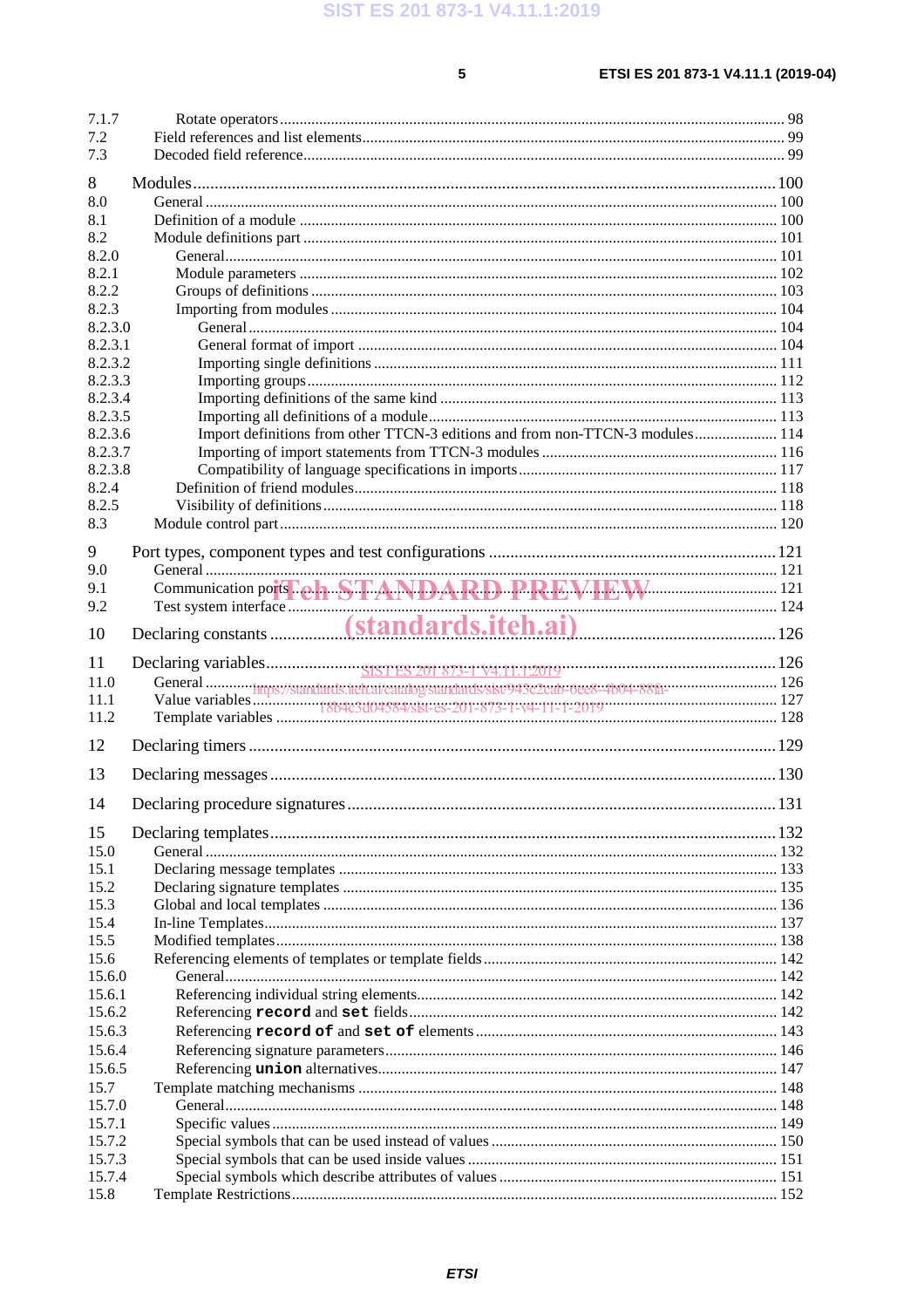$6\overline{6}$ 

| 15.9   |                                                                         |  |
|--------|-------------------------------------------------------------------------|--|
| 15.10  |                                                                         |  |
| 15.11  |                                                                         |  |
|        |                                                                         |  |
| 16     |                                                                         |  |
| 16.0   |                                                                         |  |
| 16.1   |                                                                         |  |
| 16.1.0 |                                                                         |  |
| 16.1.1 |                                                                         |  |
| 16.1.2 |                                                                         |  |
| 16.1.3 |                                                                         |  |
| 16.1.4 |                                                                         |  |
| 16.1.5 |                                                                         |  |
| 16.2   |                                                                         |  |
| 16.2.0 |                                                                         |  |
| 16.2.1 |                                                                         |  |
| 16.3   |                                                                         |  |
|        |                                                                         |  |
| 17     |                                                                         |  |
|        |                                                                         |  |
| 18     |                                                                         |  |
| 19     |                                                                         |  |
| 19.0   |                                                                         |  |
| 19.1   |                                                                         |  |
| 19.2   |                                                                         |  |
| 19.3   |                                                                         |  |
| 19.3.1 |                                                                         |  |
| 19.3.2 |                                                                         |  |
| 19.4   |                                                                         |  |
|        |                                                                         |  |
| 19.5   |                                                                         |  |
| 19.6   |                                                                         |  |
| 19.7   |                                                                         |  |
| 19.8   | The Goto statement<br>Rue Statement (180)<br>The Statement (191)<br>191 |  |
| 19.9   |                                                                         |  |
| 19.10  |                                                                         |  |
| 19.11  |                                                                         |  |
| 19.12  |                                                                         |  |
| 19.13  |                                                                         |  |
| 19.14  |                                                                         |  |
| 20     |                                                                         |  |
| 20.0   |                                                                         |  |
|        |                                                                         |  |
| 20.1   |                                                                         |  |
| 20.2   |                                                                         |  |
| 20.3   |                                                                         |  |
| 20.4   |                                                                         |  |
| 20.5   |                                                                         |  |
| 20.5.0 |                                                                         |  |
| 20.5.1 |                                                                         |  |
| 20.5.2 |                                                                         |  |
| 20.5.3 |                                                                         |  |
| 21     |                                                                         |  |
|        |                                                                         |  |
| 21.0   |                                                                         |  |
| 21.1   |                                                                         |  |
| 21.1.0 |                                                                         |  |
| 21.1.1 |                                                                         |  |
| 21.1.2 |                                                                         |  |
| 21.2   |                                                                         |  |
| 21.2.0 |                                                                         |  |
| 21.2.1 |                                                                         |  |
| 21.3   |                                                                         |  |
| 21.3.0 |                                                                         |  |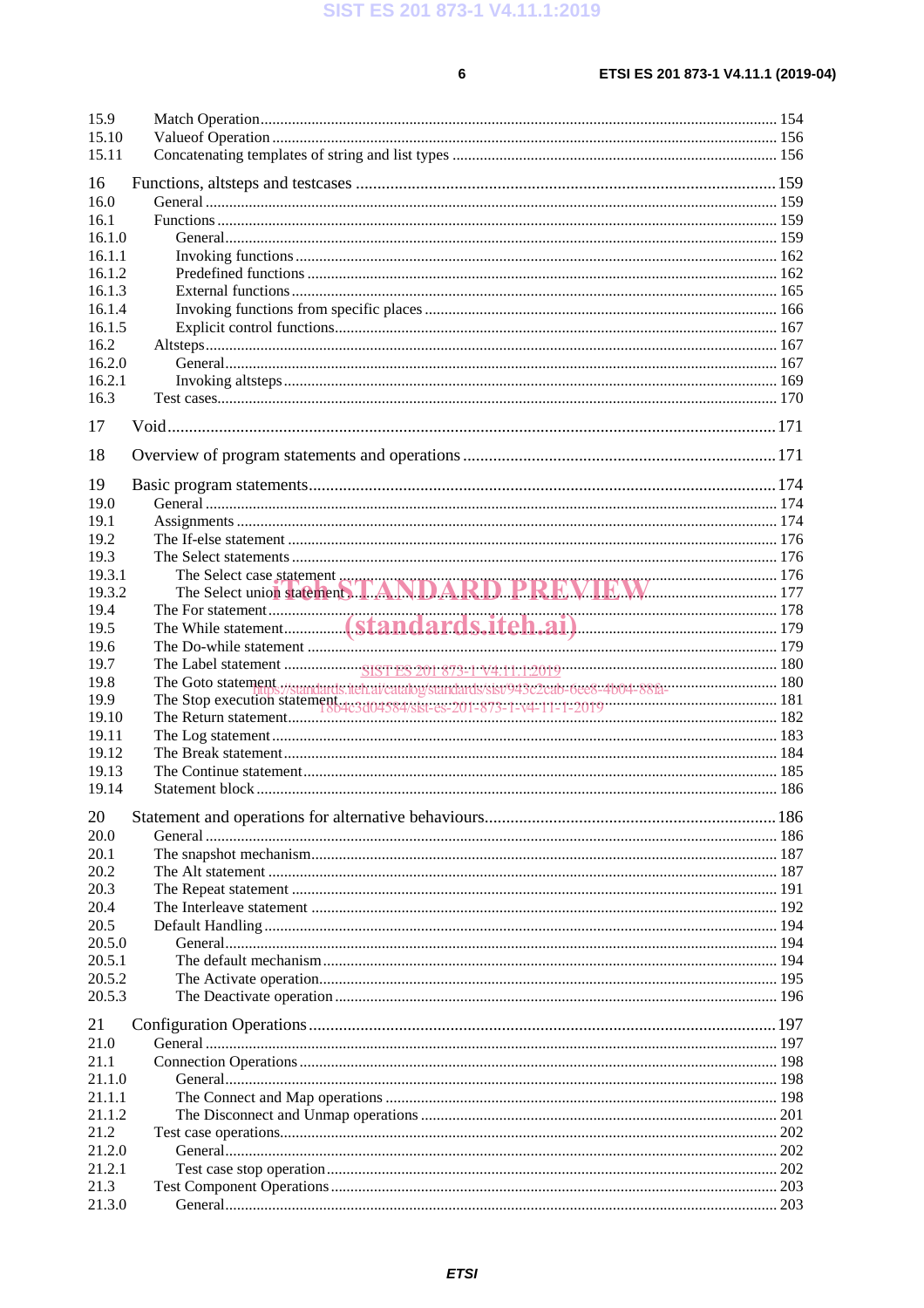| 21.3.1<br>21.3.2<br>21.3.3<br>21.3.4<br>21.3.5<br>21.3.6<br>21.3.7<br>21.3.8<br>21.3.9<br>21.3.10 |                                                                                                                    |  |
|---------------------------------------------------------------------------------------------------|--------------------------------------------------------------------------------------------------------------------|--|
|                                                                                                   |                                                                                                                    |  |
| 22<br>22.0                                                                                        |                                                                                                                    |  |
| 22.1                                                                                              |                                                                                                                    |  |
| 22.1.0                                                                                            |                                                                                                                    |  |
| 22.1.1                                                                                            |                                                                                                                    |  |
| 22.1.2                                                                                            |                                                                                                                    |  |
| 22.1.3                                                                                            |                                                                                                                    |  |
| 22.1.4                                                                                            |                                                                                                                    |  |
| 22.1.4.0                                                                                          |                                                                                                                    |  |
| 22.1.4.1                                                                                          |                                                                                                                    |  |
| 22.1.4.2                                                                                          |                                                                                                                    |  |
| 22.2                                                                                              |                                                                                                                    |  |
| 22.2.0                                                                                            |                                                                                                                    |  |
| 22.2.1                                                                                            |                                                                                                                    |  |
| 22.2.2                                                                                            |                                                                                                                    |  |
| 22.2.3                                                                                            | The Trigger operation<br>Procedure-based communication $\blacksquare$ ANDARD PREVIEW 225                           |  |
| 22.3                                                                                              |                                                                                                                    |  |
| 22.3.0                                                                                            |                                                                                                                    |  |
| 22.3.1                                                                                            |                                                                                                                    |  |
| 22.3.2                                                                                            |                                                                                                                    |  |
| 22.3.3                                                                                            |                                                                                                                    |  |
| 22.3.4                                                                                            | The Getreply operation ards iteh aivataboy/standards/sist/943c2cab-6ee8-4b04-88fa----------------------------- 236 |  |
| 22.3.5                                                                                            |                                                                                                                    |  |
| 22.3.6                                                                                            |                                                                                                                    |  |
| 22.4                                                                                              |                                                                                                                    |  |
| 22.5                                                                                              |                                                                                                                    |  |
| 22.5.0                                                                                            |                                                                                                                    |  |
| 22.5.1                                                                                            |                                                                                                                    |  |
| 22.5.2                                                                                            |                                                                                                                    |  |
| 22.5.3                                                                                            |                                                                                                                    |  |
| 22.5.4                                                                                            |                                                                                                                    |  |
| 22.5.5                                                                                            |                                                                                                                    |  |
| 22.6                                                                                              |                                                                                                                    |  |
| 23                                                                                                |                                                                                                                    |  |
| 23.0                                                                                              |                                                                                                                    |  |
| 23.1                                                                                              |                                                                                                                    |  |
| 23.2                                                                                              |                                                                                                                    |  |
| 23.3                                                                                              |                                                                                                                    |  |
| 23.4                                                                                              |                                                                                                                    |  |
| 23.5                                                                                              |                                                                                                                    |  |
| 23.6                                                                                              |                                                                                                                    |  |
| 23.7                                                                                              |                                                                                                                    |  |
| 24                                                                                                |                                                                                                                    |  |
| 24.0                                                                                              |                                                                                                                    |  |
| 24.1                                                                                              |                                                                                                                    |  |
| 24.2                                                                                              |                                                                                                                    |  |
| 24.3                                                                                              |                                                                                                                    |  |
|                                                                                                   |                                                                                                                    |  |
| 25                                                                                                |                                                                                                                    |  |
| 26                                                                                                |                                                                                                                    |  |
|                                                                                                   |                                                                                                                    |  |

### **ETSI**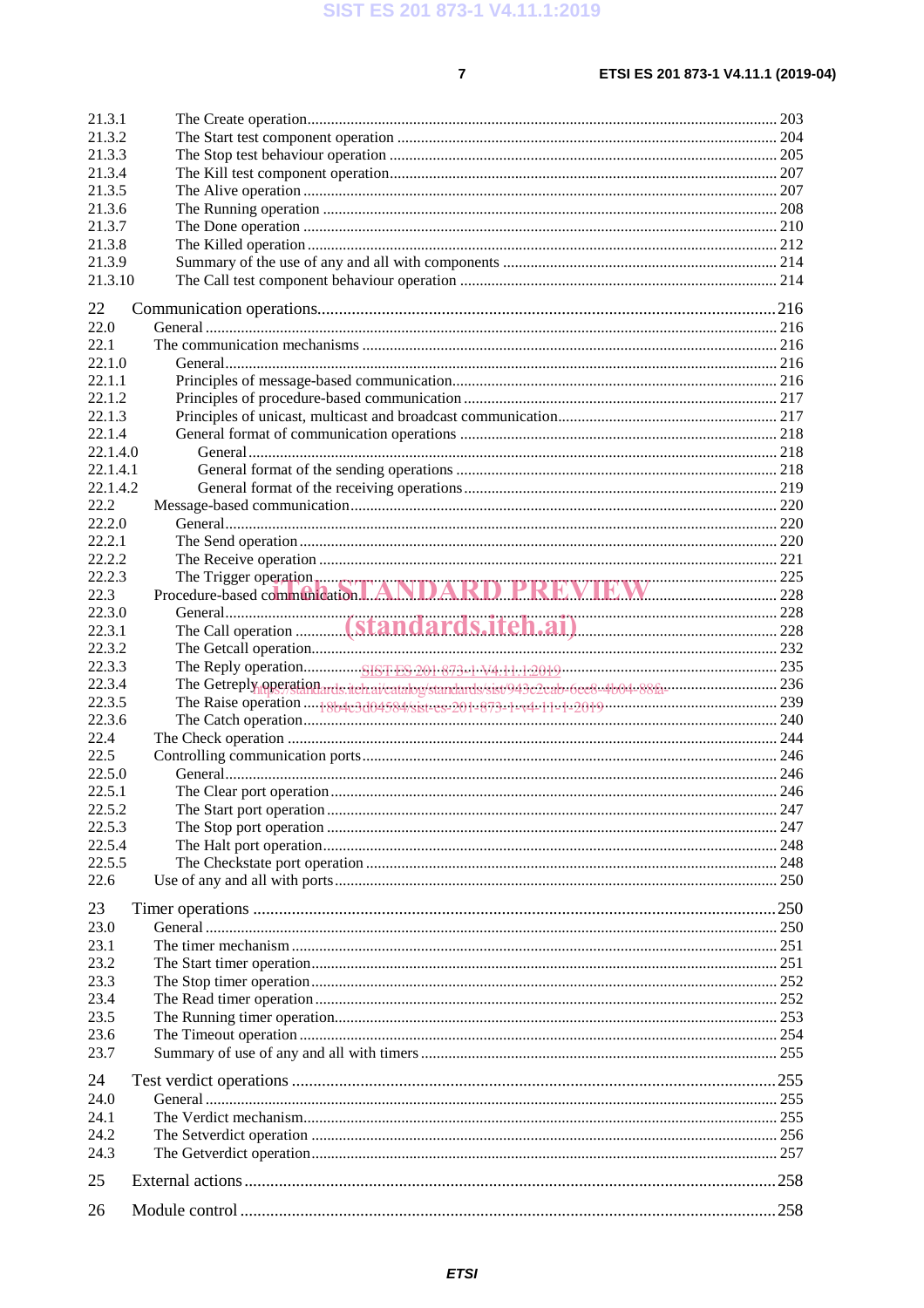$\bf{8}$ 

| 26.0               |                                                                    |  |
|--------------------|--------------------------------------------------------------------|--|
| 26.1               |                                                                    |  |
| 26.2               |                                                                    |  |
| 27                 |                                                                    |  |
| 27.0               |                                                                    |  |
| 27.1               |                                                                    |  |
| 27.1.0             |                                                                    |  |
| 27.1.1             |                                                                    |  |
| 27.1.2             |                                                                    |  |
| 27.1.2.0           |                                                                    |  |
| 27.1.2.1           |                                                                    |  |
| 27.1.2.2           |                                                                    |  |
| 27.1.3             |                                                                    |  |
| 27.2               |                                                                    |  |
| 27.3               |                                                                    |  |
| 27.4               |                                                                    |  |
| 27.5               |                                                                    |  |
|                    |                                                                    |  |
| 27.6               |                                                                    |  |
| 27.7               |                                                                    |  |
| 27.8               |                                                                    |  |
| 27.9               |                                                                    |  |
|                    | <b>Annex A (normative):</b>                                        |  |
|                    |                                                                    |  |
| A.1                |                                                                    |  |
| A.1.0              |                                                                    |  |
| A.1.1              |                                                                    |  |
| A.1.2              |                                                                    |  |
| A.1.3              |                                                                    |  |
| A.1.4              |                                                                    |  |
| A.1.5              |                                                                    |  |
| A.1.5.0            |                                                                    |  |
| A.1.5.1            |                                                                    |  |
| A.1.6              | TTCN-3 syntax BNF production3d04584/sist-es-201-873-1-v4-11-1-2019 |  |
| A.1.6.0            |                                                                    |  |
| A.1.6.1            |                                                                    |  |
| A.1.6.1.0          |                                                                    |  |
| A.1.6.1.1          |                                                                    |  |
| A.1.6.1.2          |                                                                    |  |
| A.1.6.1.3          |                                                                    |  |
| A.1.6.1.4          |                                                                    |  |
| A.1.6.1.5          |                                                                    |  |
| A.1.6.1.6          |                                                                    |  |
| A.1.6.1.7          |                                                                    |  |
| A.1.6.1.8          |                                                                    |  |
| A.1.6.1.9          |                                                                    |  |
| A.1.6.1.10         |                                                                    |  |
| A.1.6.1.11         |                                                                    |  |
| A.1.6.1.12         |                                                                    |  |
| A.1.6.1.13         |                                                                    |  |
| A.1.6.2            |                                                                    |  |
| A.1.6.3            |                                                                    |  |
| A.1.6.3.1          |                                                                    |  |
| A.1.6.3.2          |                                                                    |  |
| A.1.6.4            |                                                                    |  |
| A.1.6.4.1          |                                                                    |  |
| A.1.6.4.2          |                                                                    |  |
| A.1.6.4.3          |                                                                    |  |
|                    |                                                                    |  |
|                    |                                                                    |  |
| A.1.6.4.4          |                                                                    |  |
| A.1.6.5            |                                                                    |  |
| A.1.6.6<br>A.1.6.7 |                                                                    |  |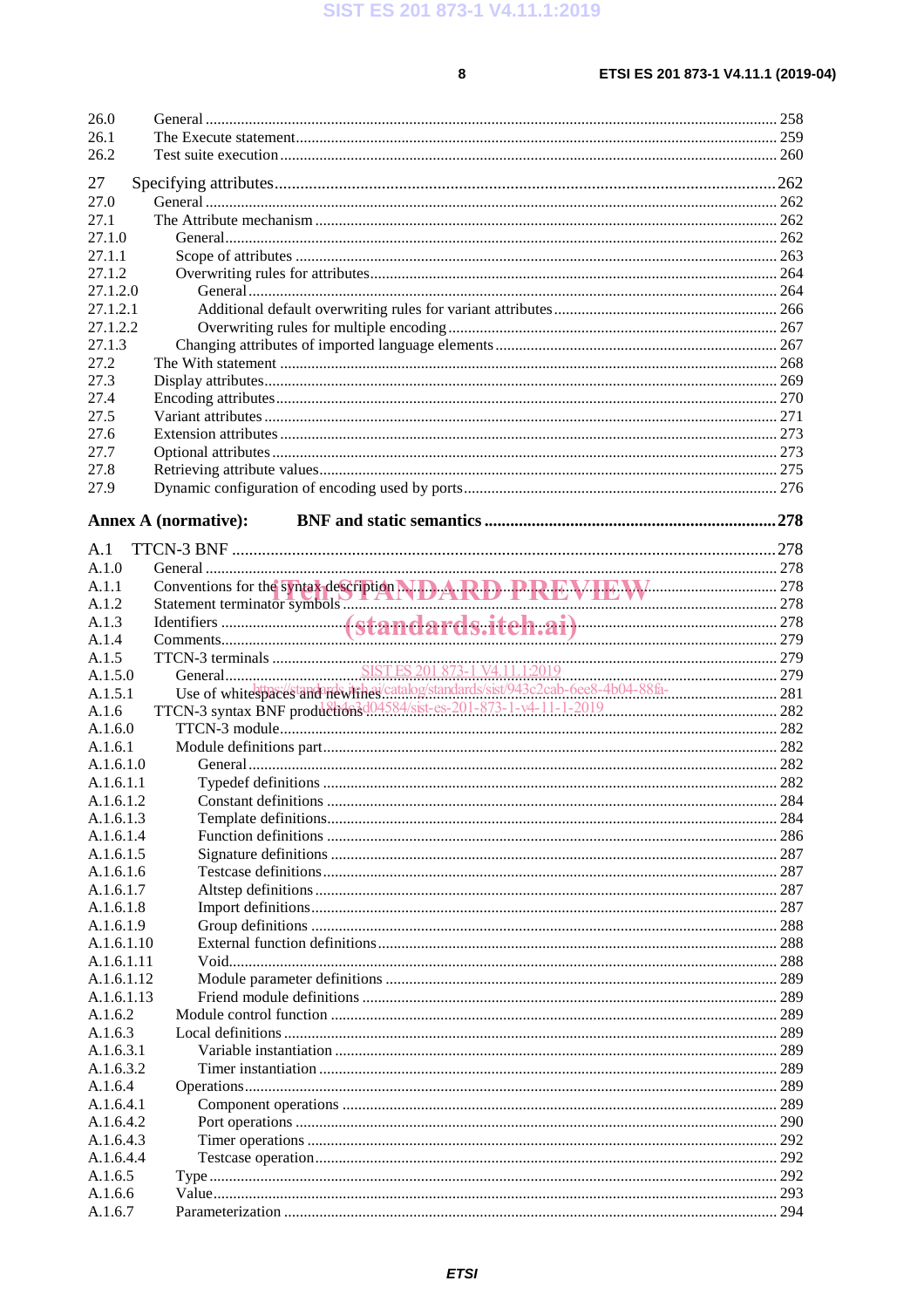$\overline{9}$ 

### ETSI ES 201 873-1 V4.11.1 (2019-04)

| A.1.6.8          |                             |  |
|------------------|-----------------------------|--|
| A.1.6.8.1        |                             |  |
| A.1.6.8.2        |                             |  |
| A.1.6.8.3        |                             |  |
| A.1.6.9          |                             |  |
|                  |                             |  |
|                  | <b>Annex B</b> (normative): |  |
|                  |                             |  |
| B.1              |                             |  |
| B.1.0            |                             |  |
| <b>B.1.1</b>     |                             |  |
| B.1.2            |                             |  |
| B.1.2.0          |                             |  |
| <b>B.1.2.1</b>   |                             |  |
| <b>B.1.2.2</b>   |                             |  |
| B.1.2.3          |                             |  |
| <b>B.1.2.4</b>   |                             |  |
| B.1.2.5          |                             |  |
| B.1.2.6          |                             |  |
| <b>B.1.2.7</b>   |                             |  |
| <b>B.1.2.8</b>   |                             |  |
| B.1.2.9          |                             |  |
| B.1.2.10         |                             |  |
| <b>B.1.3</b>     |                             |  |
| B.1.3.0          |                             |  |
| <b>B.1.3.1</b>   |                             |  |
| <b>B.1.3.1.0</b> |                             |  |
| <b>B.1.3.1.1</b> |                             |  |
| <b>B.1.3.2</b>   |                             |  |
| <b>B.1.3.2.0</b> |                             |  |
| B.1.3.2.1        |                             |  |
| <b>B.1.3.3</b>   |                             |  |
| B.1.4            |                             |  |
| B.1.4.0          |                             |  |
| <b>B.1.4.1</b>   |                             |  |
| B.1.4.2          |                             |  |
| <b>B.1.5</b>     |                             |  |
| B.1.5.0          |                             |  |
| B.1.5.1          |                             |  |
| B.1.5.2          |                             |  |
| B.1.5.3          |                             |  |
| B.1.5.4          |                             |  |
| B.1.5.5          |                             |  |
| B.1.5.6          |                             |  |
|                  | <b>Annex C</b> (normative): |  |
|                  |                             |  |
| C.0              |                             |  |
| C.1              |                             |  |
| C.1.1            |                             |  |
| C.1.2            |                             |  |
| C.1.3            |                             |  |
| C.1.4            |                             |  |
| C.1.5            |                             |  |
| C.1.6            |                             |  |
| C.1.7            |                             |  |
| C.1.8            |                             |  |
| C.1.9            |                             |  |
| C.1.10           |                             |  |
| C.1.11           |                             |  |
| C.1.12           |                             |  |
| C.1.13           |                             |  |
|                  |                             |  |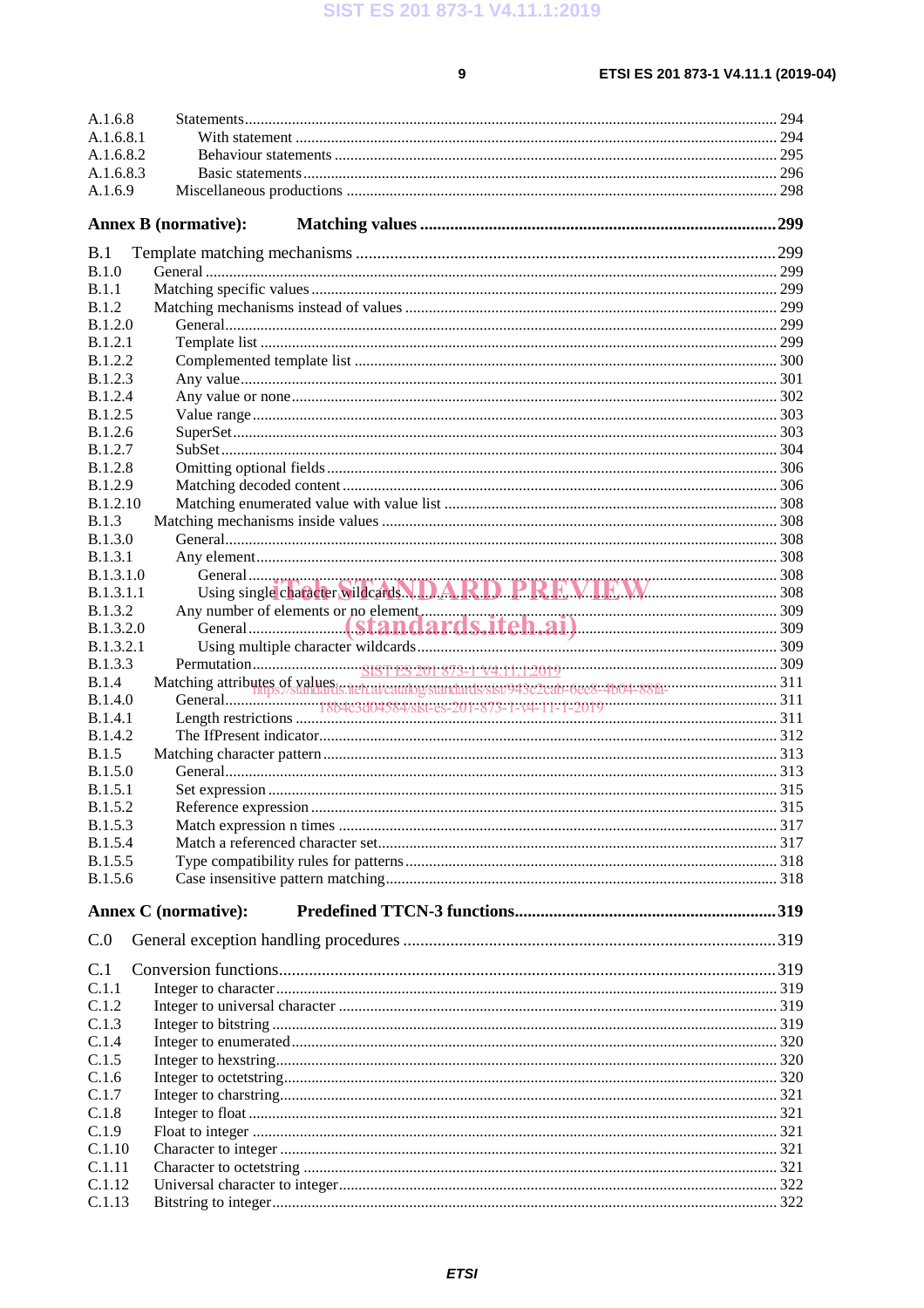$10$ 

### ETSI ES 201 873-1 V4.11.1 (2019-04)

| C.1.14           |                             |  |
|------------------|-----------------------------|--|
| C.1.15           |                             |  |
| C.1.16<br>C.1.17 |                             |  |
| C.1.18           |                             |  |
| C.1.19           |                             |  |
| C.1.20           |                             |  |
| C.1.21           |                             |  |
| C.1.22           |                             |  |
| C.1.23           |                             |  |
| C.1.24           |                             |  |
| C.1.25<br>C.1.26 |                             |  |
| C.1.27           |                             |  |
| C.1.28           |                             |  |
| C.1.29           |                             |  |
| C.1.30           |                             |  |
| C.1.31           |                             |  |
| C.1.32           |                             |  |
| C.1.33           |                             |  |
| C.2              |                             |  |
| C.2.1            |                             |  |
| C.2.2            |                             |  |
| C.3              |                             |  |
| C.3.1            |                             |  |
| C.3.2            |                             |  |
| C.3.3            |                             |  |
| C.3.4            |                             |  |
|                  |                             |  |
| C.3.5            |                             |  |
|                  |                             |  |
| C.4              |                             |  |
| C.4.1<br>C.4.2   |                             |  |
| C.4.3            |                             |  |
|                  |                             |  |
| C.5<br>C.5.1     |                             |  |
| C.5.2            |                             |  |
| C.5.3            |                             |  |
| C.5.4            |                             |  |
| C.5.5            |                             |  |
| C.5.6            |                             |  |
| C.5.7            |                             |  |
| C.5.8            |                             |  |
| C.6              |                             |  |
| C.6.1            |                             |  |
| C.6.2            |                             |  |
| C.6.3            |                             |  |
|                  | <b>Annex D</b> (normative): |  |
| D.0              |                             |  |
| D.1              |                             |  |
| D.2              |                             |  |
| D.3              |                             |  |
| D.4              |                             |  |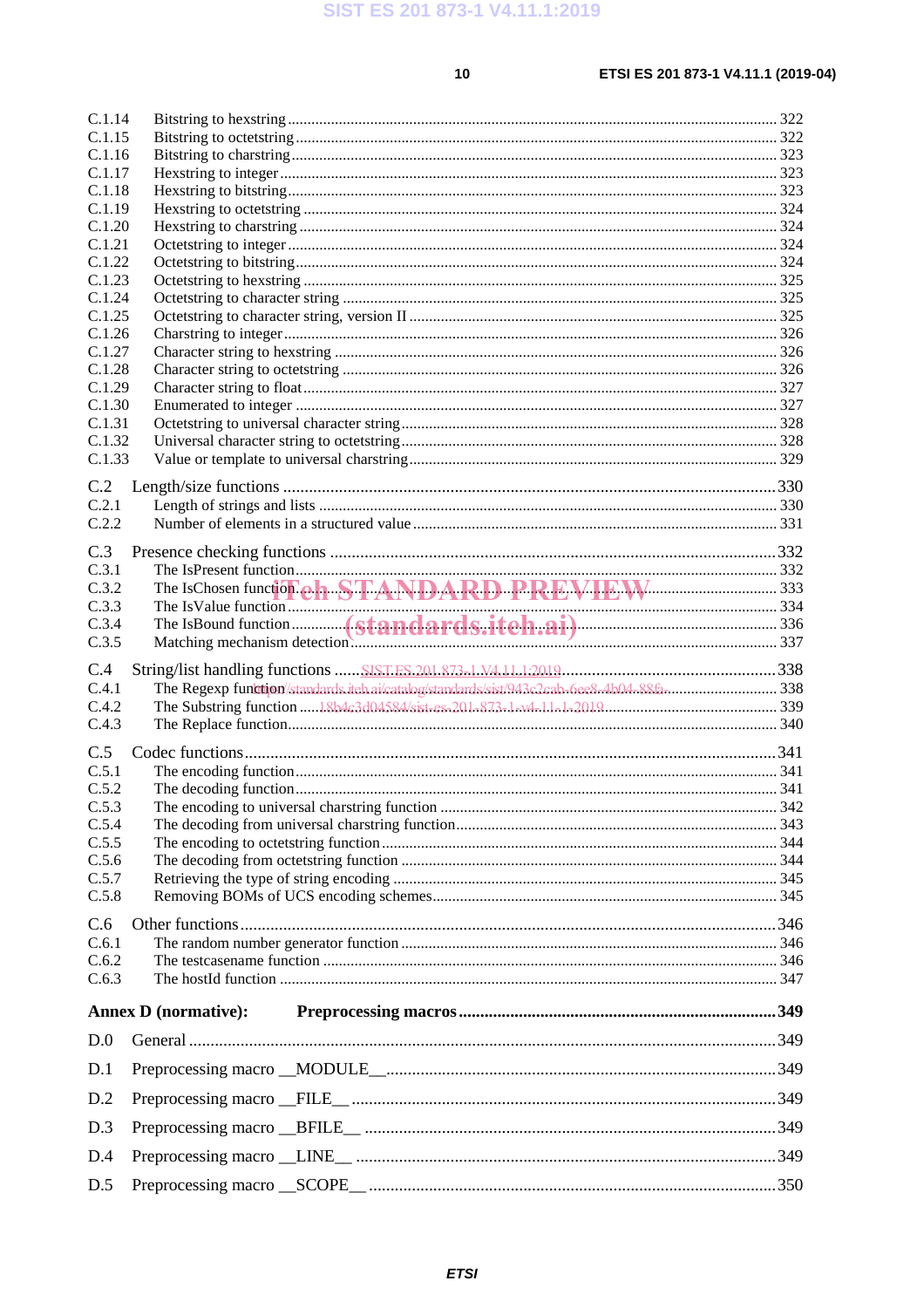|                    | <b>Annex E</b> (informative): |                                                                                                                                                                                            |  |
|--------------------|-------------------------------|--------------------------------------------------------------------------------------------------------------------------------------------------------------------------------------------|--|
| E.1                |                               |                                                                                                                                                                                            |  |
| E.2                |                               |                                                                                                                                                                                            |  |
| E.2.1              |                               |                                                                                                                                                                                            |  |
| E.2.1.0            |                               |                                                                                                                                                                                            |  |
| E.2.1.1            |                               |                                                                                                                                                                                            |  |
| E.2.1.2            |                               |                                                                                                                                                                                            |  |
| E.2.1.3            |                               |                                                                                                                                                                                            |  |
| E.2.1.4            |                               |                                                                                                                                                                                            |  |
| E.2.2              |                               |                                                                                                                                                                                            |  |
| E.2.2.0<br>E.2.2.1 |                               |                                                                                                                                                                                            |  |
| E.2.2.2            |                               |                                                                                                                                                                                            |  |
| E.2.2.3            |                               |                                                                                                                                                                                            |  |
| E.2.2.4            |                               |                                                                                                                                                                                            |  |
| E.2.2.5            |                               |                                                                                                                                                                                            |  |
| E.2.3              |                               |                                                                                                                                                                                            |  |
| E.2.3.0            |                               |                                                                                                                                                                                            |  |
| E.2.4              |                               |                                                                                                                                                                                            |  |
| E.2.4.1            |                               |                                                                                                                                                                                            |  |
| E.2.4.2            |                               |                                                                                                                                                                                            |  |
| E.2.4.3            |                               |                                                                                                                                                                                            |  |
| E.2.4.4            |                               |                                                                                                                                                                                            |  |
| E.2.4.5            |                               |                                                                                                                                                                                            |  |
|                    |                               | Annex F (informative): Conservations on TTCN-3 active objects Manuson Manuson 357                                                                                                          |  |
| F.0                |                               |                                                                                                                                                                                            |  |
| F.1                |                               |                                                                                                                                                                                            |  |
| F.1.1              |                               |                                                                                                                                                                                            |  |
| F.1.2              |                               |                                                                                                                                                                                            |  |
| F.1.3              |                               | Dynamic behaviour of PTCs<br>Dynamic behaviour of the MILES and alcatalogistandards/sist/943c2cab-6ee8-4b04-88fa-<br>Dynamic behaviour of the MILES 2004584/sist-es-201-873-1-v4-11-1-2019 |  |
| F <sub>.2</sub>    |                               |                                                                                                                                                                                            |  |
| F <sub>.3</sub>    |                               |                                                                                                                                                                                            |  |
| F.3.0              |                               |                                                                                                                                                                                            |  |
| F.3.1              |                               |                                                                                                                                                                                            |  |
| F.3.2              |                               |                                                                                                                                                                                            |  |
| F.3.3              |                               |                                                                                                                                                                                            |  |
|                    | <b>Annex G (informative):</b> |                                                                                                                                                                                            |  |
| G.1                |                               |                                                                                                                                                                                            |  |
| G.2                |                               |                                                                                                                                                                                            |  |
| G.3                |                               |                                                                                                                                                                                            |  |
| G.4                |                               |                                                                                                                                                                                            |  |
| G.5                |                               |                                                                                                                                                                                            |  |
| G.6                |                               |                                                                                                                                                                                            |  |
| G.7                |                               |                                                                                                                                                                                            |  |
| G.8                |                               |                                                                                                                                                                                            |  |
| G.9                |                               |                                                                                                                                                                                            |  |
|                    |                               |                                                                                                                                                                                            |  |
|                    |                               |                                                                                                                                                                                            |  |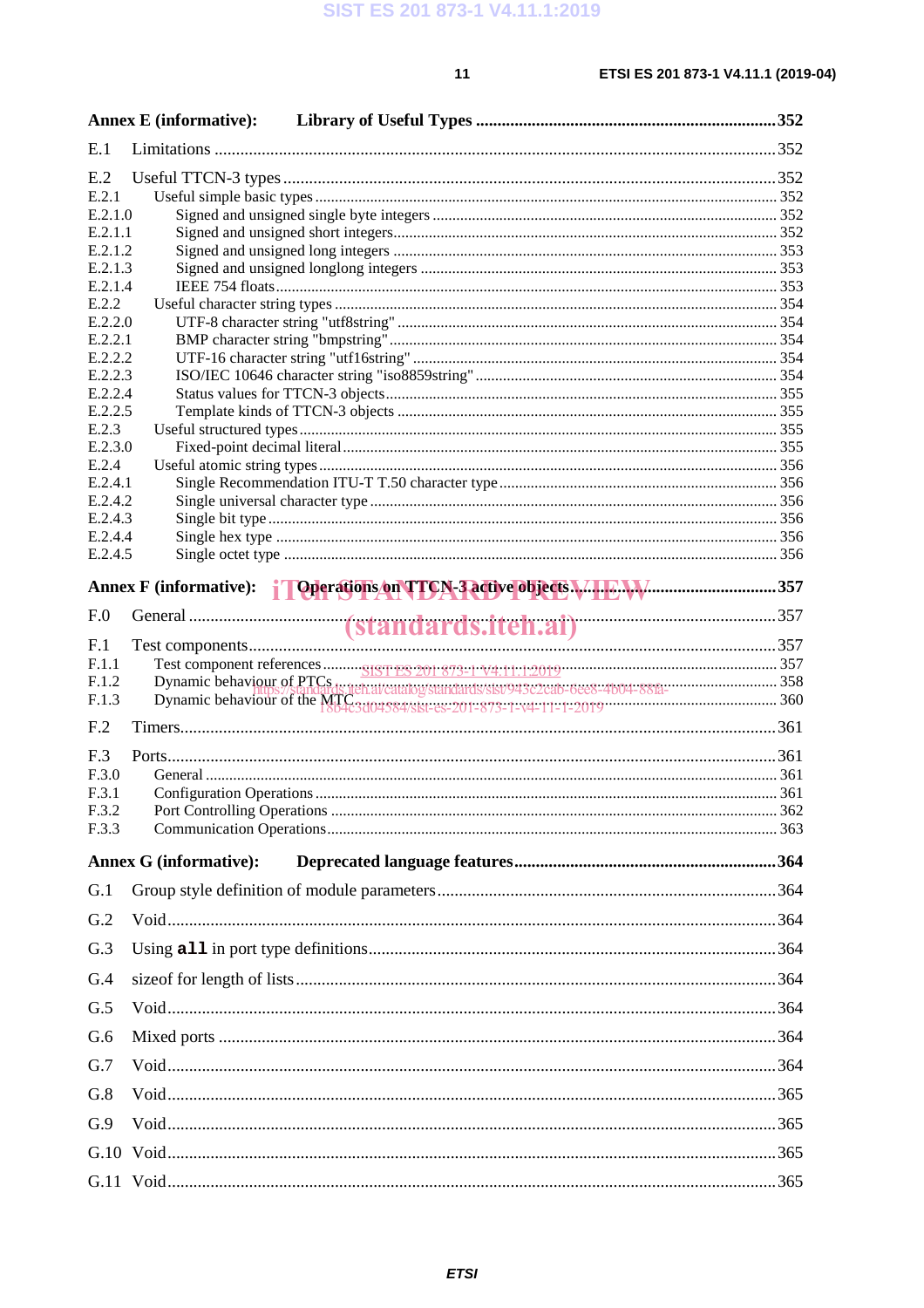# iTeh STANDARD PREVIEW (standards.iteh.ai)

SIST ES 201 873-1 V4.11.1:2019 https://standards.iteh.ai/catalog/standards/sist/943c2cab-6ee8-4b04-88fa-18b4c3d04584/sist-es-201-873-1-v4-11-1-2019